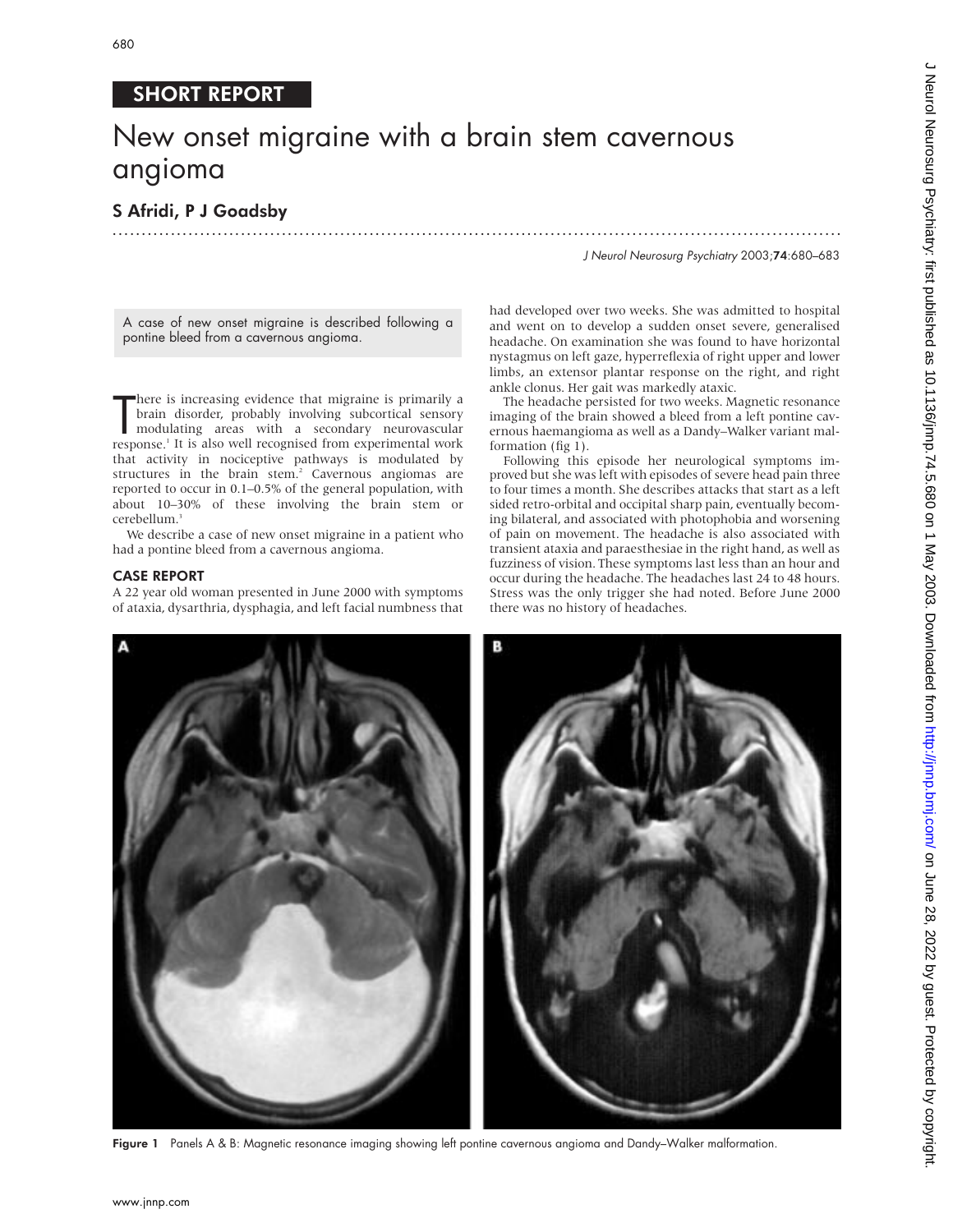In her past medical history she underwent cranial irradiation and had intrathecal methotrexate for acute lymphoblastic leukaemia in 1987; full remission was achieved. She is a non-smoker and does not drink alcohol. There is a family history of migraine affecting her father, and her uncle had a Dandy–Walker malformation.

Her drug treatment was paracetamol (acetaminophen), tramadol, or morphine for her severe headaches. She was on the oral contraceptive pill.

On examination there were no abnormal neurological findings.

### **DISCUSSION**

This patient provides further evidence for a role of the brain stem in the pathophysiology of migraine. The patient describes symptoms that fulfil the International Headache Society (IHS) criteria for migraine with aura<sup>4</sup> following on from an episode during which she sustained a haemorrhage from a previously undiagnosed left pontine cavernous angioma. Before that event she had no history of headaches.

Functional evidence of a role for the brain stem in migraine has been provided by positron emission tomography (PET) studies showing increases in regional blood flow that persist after the headache is relieved.<sup>56</sup> Areas activated are slightly contralateral to the side of pain and include the dorsal midbrain and dorsolateral pontine tegmentum. These areas have not been found to be active in other primary headache disorders, such as cluster headache<sup>7</sup> and short lasting unilateral neuralgiform headache attacks with conjunctival injection and tearing  $(SUNCT)<sup>s</sup>$  nor in experimentally induced facial pain.<sup>9</sup> Structural evidence of brain stem involvement in primary headache is provided by observations of excess iron deposition in the periaqueductal grey matter (PAG) in both episodic and chronic migraine,<sup>10</sup> although no grey or white matter changes could be seen using the sensitive automated method of voxel based morphometry.<sup>11</sup>

It is of interest that her headaches always start on the left side and then may become bilateral. These finding are consistent with those observed in a seminal observation of headache after implantation of stimulating electrodes into the PAG of 15 patients with no previous headache history.<sup>12</sup> All 15 developed migrainous headaches. Although most of these had bilateral implants, two had left sided implants and those patients developed left sided headache. In contrast, however, the PET findings<sup>5</sup> and a report of a bleed into a brain stem cavernous angioma<sup>13</sup> both documented headache contralateral to the area of abnormality. The question of ipsilateral versus contralateral pain with regard to brain stem involvement in migraine remains unresolved.

Animal studies support a role for the brain stem, specifically the PAG, in inhibition of trigeminovascular specific nociception traffic. Stimulation of the ventrolateral PAG produces inhibition of nociceptive signals, $14$  while blockade of P/Q type voltage gated calcium channels, known to be involved in familial hemiplegic migraine,<sup>15</sup> is pronociceptive.<sup>16</sup> In a study examining the modulatory effects of the PAG on trigeminal activation, 74% of the cells received contralateral inhibitory PAG input and 41% ipsilateral.<sup>14</sup> Moreover, both contralateral and ipsilateral projections from PAG to spinal neurones are well documented.<sup>17</sup> These findings could help to explain an initial unilateral headache developing into a bilateral headache, as in this case.

The patient's past medical history is relevant in that she underwent cranial irradiation for acute lymphoblastic leukaemia at the age of 8. Cavernous angiomas have previously been reported after CNS irradiation for childhood malignancies, and a causal link has been suggested.<sup>18 19</sup> We are not aware of any association between Dandy–Walker malformations and cranial irradiation. The Dandy–Walker malformation is a congenital abnormality of the posterior fossa involving dilatation of the fourth ventricle and dysgenesis of the cerebellar vermis. In 1914 Dandy and Blackfan described the case of a 13 month old infant with the triad of posterior fossa cyst, hydrocephalus, and hypoplasia of the cerebellar vermis.<sup>20</sup> Dandy went on to publish a larger number of cases,<sup>21</sup> later augmented by Taggart and Walker, who presented a review of three cases involving congenital atresia of the foramina of Magendie and Luschka.<sup>22</sup> Headache in association with the Dandy–Walker malformation has not been described in detail. One review of 40 cases cited headache as a feature in six, although it was not clear whether this was in association with hydrocephalus, which is a common complication of the malformation.<sup>23</sup> The headache in our patient fulfilled the International Headache Society criteria for migraine with aura. It is of interest that her uncle had a Dandy–Walker malformation, as familial cases are uncommon.

In summary, this is a case of new onset migraine starting after a haemorrhage from a pontine cavernous angioma. The site of the pain is ipsilateral to the lesion. This case provides further evidence for the involvement of the brain stem in the initiation of migraine and adds to the debate over the lateralisation of the *lesion*.

#### ACKNOWLEDGEMENTS

The work described here was supported by the Wellcome Trust and the Migraine Trust. PJG is a Wellcome Trust Senior Research Fellow.

## .....................

Authors' affiliations

S Afridi, P J Goadsby, Headache Group, Institute of Neurology and the National Hospital for Neurology and Neurosurgery, Queen Square, London WC1, UK

Competing interests: none declared

Correspondence to: Professor Peter J Goadsby, Headache Group, Institute of Neurology, Queen Square, London WC1N 3BG; peterg@ion.ucl.ac.uk

Received 17 September 2002 In revised form 26 December 2002 Accepted 2 January 2003

#### REFERENCES

- Goadsby PJ, Lipton RB, Ferrari MD. Migraine current understanding and treatment. N Engl J Med 2002;346:257–270.
- 2 Basbaum AI, Fields HL. Endogenous pain control mechanisms: review and hypothesis. Ann Neurol 1978;4:451–62.
- 3 Yamada S. Arteriovenous malformations in functional areas of the brain. Oxford: Futura Publishing, 1999.
- 4 Headache Classification Committee. International Headache Society. Classification and diagnostic criteria for headache disorders, cranial neuralgias and facial pain. Cephalalgia 1988;8(suppl 7):1–96. 5 Weiller C, May A, Limmroth V, et al. Brain stem activation in
- spontaneous human migraine attacks. Nat Med 1995;1:658–60.
- 6 Bahra A, Matharu MS, Buchel C, et al. Brainstem activation specific to migraine headache. Lancet 2001;357:1016–17.
- 7 May A, Bahra A, Buchel C, et al. Hypothalamic activation in cluster headache attacks. Lancet 1998;351:275–8.
- 8 May A, Bahra A, Buchel C, et al. Functional MRI in spontaneous attacks of SUNCT: short-lasting neuralgiform headache with conjunctival injection and tearing. Ann Neurol 1999;46:791–3.
- 9 May A, Kaube H, Buechel C, et al. Experimental cranial pain elicited by capsaicin: a PET-study. *Pain* 1998;**74**:61–6.<br>10 Welch KM, Nagesh V, Aurora S, *et al*. Periaqueductal grey matter
- dysfunction in migraine: cause or the burden of illness? Headache 2001;41:629–37.
- 11 Matharu MS, Good CD, May A, et al. Brain structure in migraine is normal: a voxel-based morphometric study. Cephalalgia 2001;21:403.
- 12 Raskin NH, Hosobuchi Y, Lamb S. Headache may arise from erturbation of brain. Headache 1987;**27**:416–20.
- 13 Goadsby PJ. Neurovascular headache and a midbrain vascular<br>13 Goadsby PJ. Neurovascular headache and a middle and a middle and a strong middle malformation – evidence for a role of the brainstem in chronic migraine. Cephalalgia 2002;22:107–11.
- 14 Knight YE, Goadsby PJ. The periaqueductal gray matter modulates trigeminovascular input: a role in migraine? Neuroscience 2001;106:793–800.
- 15 Ophoff RA, Terwindt GM, Vergouwe MN, et al. Familial hemiplegic migraine and episodic ataxia type-2 are caused by mutations in the Ca<sup>2+</sup><br>channel gene CACNL1A4. *Cell* 1996;**87**:543–52.
- 16 Knight YE, Bartsch T, Kaube H, et al. P/Q-type calcium channel blockade in the PAG facilitates trigeminal nociception: a functional genetic link for migraine? J Neurosci 2002;22(RC213):1-6.